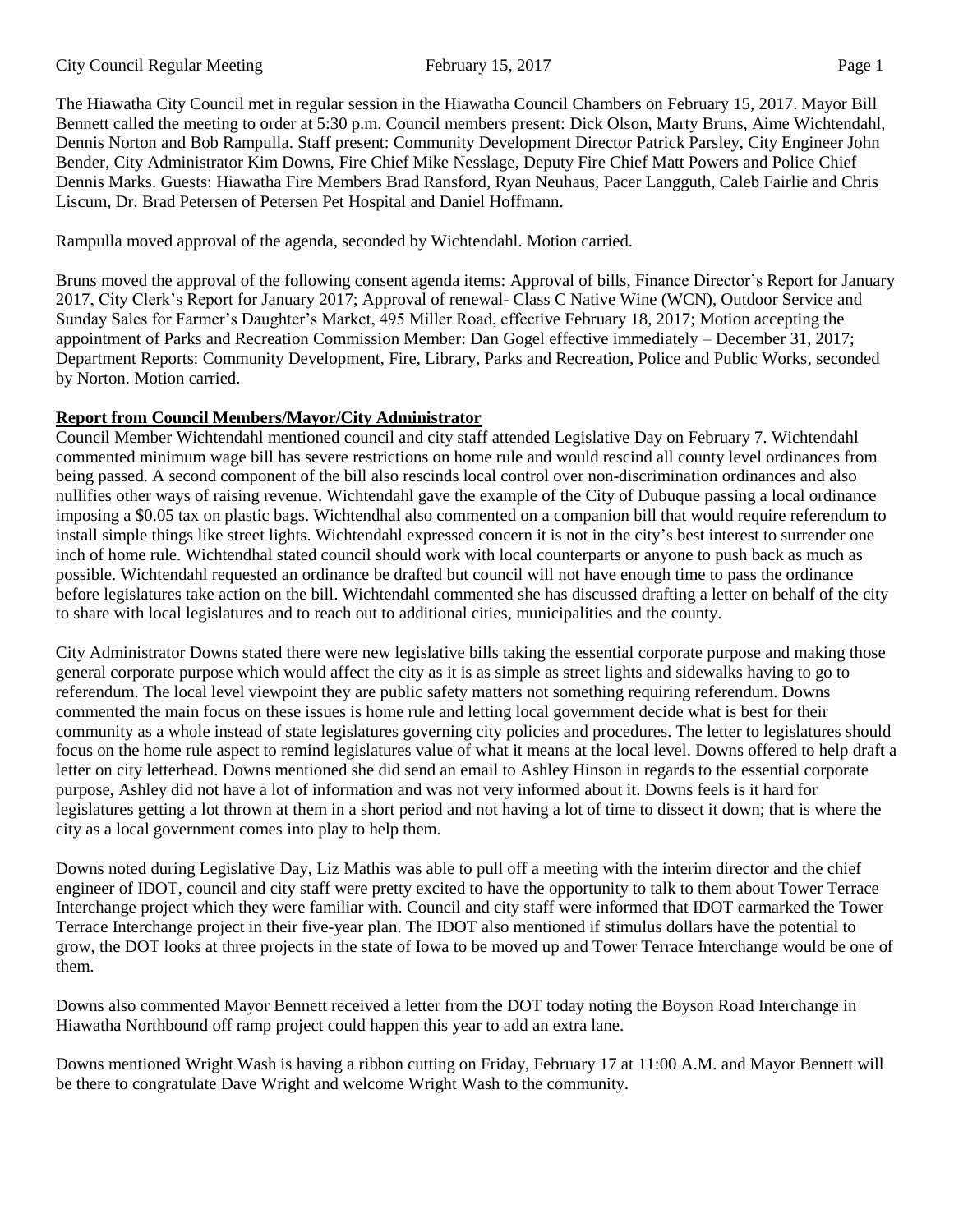# **Cigarette Violations**

Bruns moved approval of the Acknowledgement / Settlement Agreement for tobacco violation for Fareway Stores, Inc. #055 located at 885 Miller Road, seconded by Norton. **Motion carried.**

Norton moved the approval of the Acknowledgement / Settlement Agreement for tobacco violation for River Rat Vapes located at 320 Blairs Ferry Road STE A, seconded by Wichtendahl. **Motion carried.**

Rampulla moved approval of the Acknowledgement / Settlement Agreement for tobacco violation for Hawkeye Convenience Store located at 975 Robins Road, seconded by Bruns. **Motion carried.**

### **PUBLIC HEARING – to consider amending Hiawatha Code of Ordinances Chapter 136 Sidewalk Regulations §136.02 Definitions by adding new standards of classification for a "Defective Sidewalk" in connection with a new inspection and repair program**

Mayor Bennett opened the public hearing to consider amending Hiawatha Code of Ordinances Chapter 136 Sidewalk Regulations §136.02 Definitions by adding new standards of classification for a "Defective Sidewalk" in connection with a new inspection and repair program at 5:40 P.M.

No written or public comments were received at or prior to the public hearing. Public Hearing closed at 5:41 P.M.

Rampulla moved the 1st Reading of ORDINANCE #871 amending Hiawatha Code of Ordinances Chapter 136 Sidewalk Regulations §136.02 Definitions by adding new standards of classification for a "Defective Sidewalk" in connection with a new inspection and repair program, seconded by Wichtendahl. Roll call vote: AYES: Olson, Bruns, Wichtendahl, Rampulla, Norton. NAYS: None. ABSENT: None. **Motion carried.** 

Olson moved to waive the 2nd and 3rd readings of ORDINANCE #871, seconded by Norton. **Motion carried.**

*Rampulla moved the adoption of ORDINANCE #871 amending Hiawatha Code of Ordinances Chapter 136 Sidewalk Regulations §136.02 Definitions by adding new standards of classification for a "Defective Sidewalk" in connection with a new inspection and repair program, seconded by Wichtendahl. Roll call vote: AYES: Rampulla, Norton, Bruns, Wichtendahl, Olson. NAYS: None. ABSENT: None. ORDINANCE #871 adopted.* 

### **PUBLIC HEARING – on the proposal to enter into a Development Agreement with BDP Property Management L.L.C. and Petersen Pet Hospital, P.C.**

Mayor Bennett opened the public hearing on the proposal to enter into a Development Agreement with BDP Property Management L.L.C. and Petersen Pet Hospital, P.C. at 5:52 P.M.

Dr. Brad Petersen of Petersen Pet Hospital, P.C. stated Petersen Pet Hospital was established in 2003 and he started the practice by himself with no clients and only two (2) employees. Currently the business has four (4) doctors and about 19 employees. Petersen commented Petersen Pet Hospital started in a 1,200 square foot building, are currently in a 3,000 square foot space and are now looking to expand into 11,000 square feet. Clientele is from Hiawatha, Cedar Rapids, Marion and all over Linn County.

Petersen feels that moving into Hiawatha has given them a little bit more space, their own building and more green space for the benefit of the patients, clients and staff. Petersen Pet Hospital grossed \$1.8 million this past year and have grown approximately between 12-20%. Petersen Pet Hospital is a small animal veterinary hospital and would like to offer dog boarding by adding ten (10) luxury suites with a window in each suite to make a nicer environment and less stressful for the dog. Petersen mentioned the only time a dog would be outside is when they are on a leash in a fenced area.

No additional written or public comments were received at or prior to the public hearing. Public Hearing closed at 5:56 P.M

Wichtendahl presented RESOLUTION #17-021 approving and authorizing execution of a five (5) year Development Agreement with BDP Property Management L.L.C. and Petersen Pet Hospital, P.C., seconded by Bruns. Roll call vote: AYES: Olson, Bruns, Wichtendahl, Norton, Rampulla. NAYS: None. ABSENT: None. **RESOLUTION #17-021 adopted.**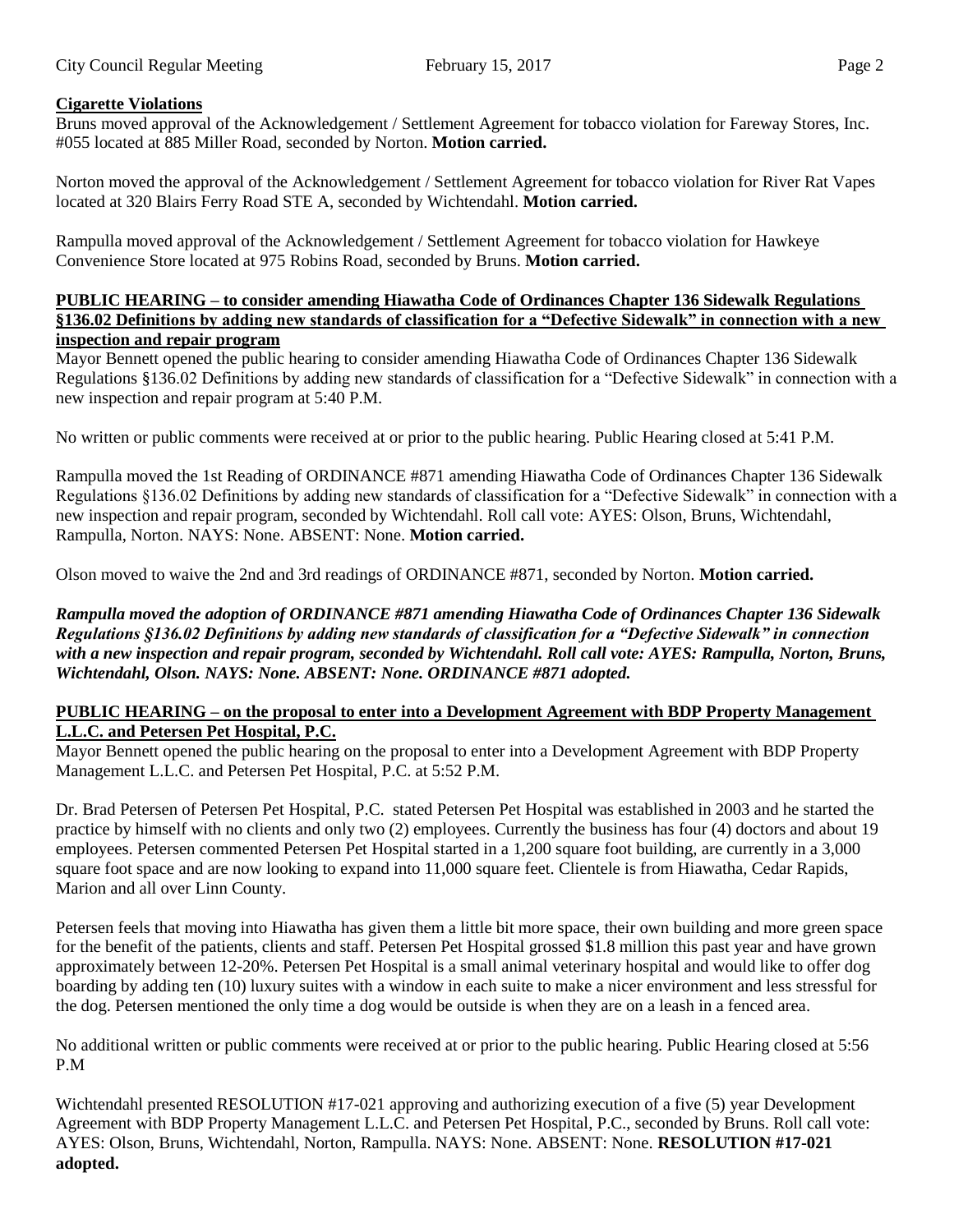### **Motion setting a public hearing date (March 1, 2017 @ 5:30 P.M.) to consider the FY 2018 Budget and directing publication of notice**

Olson moved approval setting a public hearing date (March 1, 2017 @ 5:30 P.M.) to consider the FY18 Budget and directing publication of notice, seconded by Bruns. **Motion carried.** 

### **Auditing Services for FY 2017-2019**

Norton presented RESOLUTION #17-022 authorizing the Finance Director to proceed with Requests for Proposals to auditing firms to perform annual auditing services for the City for FY 17-19, seconded by Bruns. Roll call vote: AYES: Wichtendahl, Rampulla, Bruns, Norton, Olson. NAYS: None. ABSENT: None. **RESOLUTION #17-022 adopted.** 

### **Approving the Police Department purchase of five (5) replacement Panasonic Toughbook in-car computers and compatible printers**

Wichtendahl presented RESOLUTION #17-023 approving the Police Department purchase of five (5) replacement Panasonic Toughbook in-car computers and compatible printers, in an amount not to exceed \$20,000.00, and furthering authorizing the creation of an Equipment Reserve Fund for future expenditures for replacement of in-car computers and compatible printers with a beginning amount of \$5,000.00, seconded by Olson. Roll call vote: AYES: Norton, Rampulla, Bruns, Olson, Wichtendahl. NAYS: None. ABSENT: None. **RESOLUTION #17-023 adopted.** 

### **Approving and authorizing execution of an Agreement between the Hiawatha Fire Department and Mercy Medical Center to provide an Employee Assistance Program for the Hiawatha Fire Department**

Olson presented RESOLUTION #17-024 approving and authorizing execution of an Agreement between the Hiawatha Fire Department and Mercy Medical Center to provide an Employee Assistance Program for the Hiawatha Fire Department, seconded by Rampulla. Roll call vote: AYES: Bruns, Olson, Wichtendahl, Norton, Rampulla. NAYS: None. ABSENT: None. **RESOLUTION #17-024 adopted.** 

### **Fire Department purchase of Self-Contained Breathing Apparatus (SCBA) face pieces and thermal imaging cameras for air packs**

Rampulla presented RESOLUTION #17-025 authorizing the purchase of thirty-two (32) Self-Contained Breathing Apparatus (SCBA) units and other related equipment with Sandry Fire Suppy LLC utilizing a \$6,000.00 trade in for the SCBA units, funding through the Assistance to Firefighters Grant, and the City's total portion of costs not to exceed \$12,735.00, utilizing available funding previously approved from LOSST funds, seconded by Norton. Roll call vote: AYES: Wichtendahl, Rampulla, Bruns, Olson, Norton. NAYS: None. ABSENT: None. **RESOLUTION #17-025 adopted.** 

Wichtendahl presented RESOLUTION #17-026 authorizing the purchase of six (6) Integrated Thermal Imaging Cameras in a total amount not to exceed \$7,200.00, from Sandry Fire Supply LLC, utilizing available funding in the Fire Department Trust Fund, seconded by Olson. Roll call vote: AYES: Olson, Norton, Rampulla, Wichtendahl, Bruns. NAYS: None. ABSENT: None. **RESOLUTION #17-026 adopted.** 

### **Approving the partial release of a Development Agreement between City of Hiawatha and Pines at Turtle Creek, LLC for property located at 2920 Diamondback Road, Lot 78 of Pines at Turtle Creek Fifth Addition**

Bruns presented RESOLUTION #17-027 approving the partial release of a Development Agreement between City of Hiawatha and Pines at Turtle Creek, LLC for property located at 2920 Diamondback Road, Lot 78 of Pines at Turtle Creek Fifth Addition, seconded by Wichtendahl. Roll call vote: AYES: Rampulla, Olson, Wichtendahl, Bruns, Norton. NAYS: None. ABSENT: None. **RESOLUTION #17-027 adopted.** 

# **2015-2017 Emmons Street/North Center Point Road/Robins Road Intersection Improvements Project**

Bruns presented RESOLUTION #17-028 approving Change Order #5 for the FY 2015-2017 Emmons Street/North Center Point Road/Robins Road Intersection Improvements Project with an increase in contract amount of \$2,846.20, resulting in a revised total project contract amount of \$813,116.13 with Ricklefs Excavating, Ltd. of Anamosa, seconded by Norton. Roll call vote: AYES: Bruns, Olson, Rampulla, Wichtendahl, Norton. NAYS: None. ABSENT: None. **RESOLUTION #17-028 adopted.**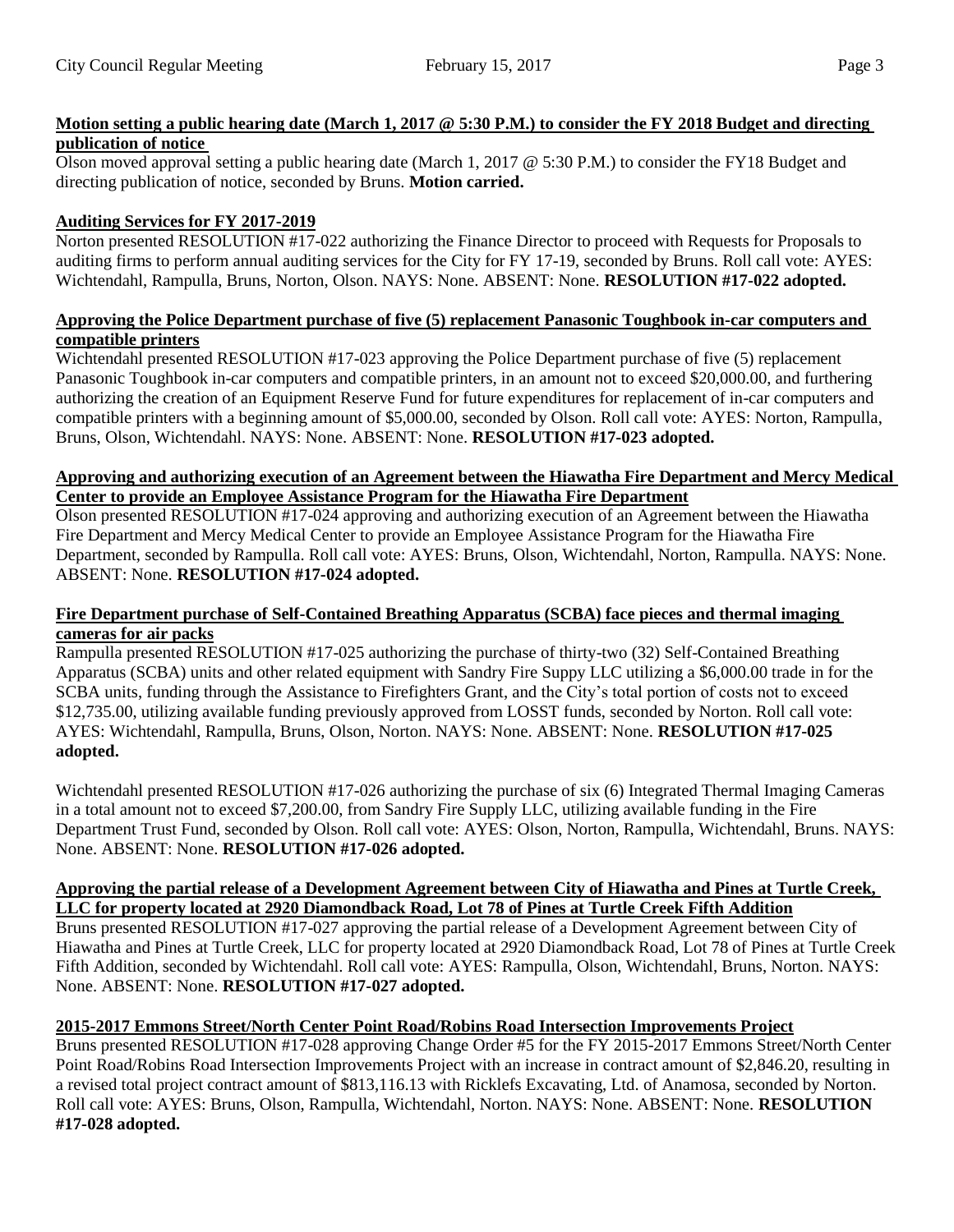Rampulla presented RESOLUTION #17-029 approving (Balancing) Change Order #6 for the FY 2015-2017 Emmons Street/North Center Point Road/Robins Road Intersection Improvements Project with a decrease in contract amount of \$27,474.40, resulting in a revised total project contract amount of \$785,641.73 with Ricklefs Excavating, Ltd. of Anamosa, seconded by Wichtendahl. Roll call vote: AYES: Norton, Wichtendahl, Olson, Bruns, Rampulla. NAYS: None. ASBENT: None. **RESOLUTION #17-029 adopted.** 

Norton presented RESOLUTION #17-030 accepting the public improvement contract work in connection with the FY 2015-2017 Emmons Street/North Center Point Road/Robins Road Intersection Improvements Project, and directing the City Engineer to sign the Certification of Completion, seconded by Olson. Roll call vote: AYES: Rampulla, Bruns, Olson, Wichtendahl, Norton. NAYS: None. ABSENT: None. **RESOLUTION #17-030 adopted.** 

Bruns presented RESOLUTION #17-031 accepting the FY 2015-2017 Emmons Street/North Center Point Road/Robins Road Intersection Improvements Project, constructed by Ricklefs Excavating, Ltd., approving application for (Final) Pay Estimate #4 and directing City Clerk to make payment to Ricklefs Excavating, Ltd. of Anamosa, in the amount of \$35,007.94 immediately. Five (5) percent retainage in the amount of \$40,430.09 will be released after thirty (30) days has elapsed from the date of acceptance if no claims against the project are filed, seconded by Norton. Roll call vote: AYES: Olson, Bruns, Wichtendahl, Norton, Rampulla. NAYS: None. ABSENT: None. **RESOLUTION #17-031 adopted.**

# **FY 2015 Water and Sewer Extension Project**

Wichtendahl presented RESOLUTION #17-032 approving Change Order #3 for the FY 2015 Water and Sewer Extension Project with an increase in contract amount of \$3,444.48, resulting in a revised total project contract amount of \$1,293,095.48 with Ricklefs Excavating, Ltd., of Anamosa, seconded by Bruns. Roll call vote: AYES: Wichtendahl, Norton, Rampulla, Olson, Bruns. NAYS: None. ABSENT: None. **RESOLUTION #17-032 adopted.** 

Olson presented RESOLUTION #17-033 approving Change Order #4 for the FY 2015 Water and Sewer Extension Project with a decrease in contract amount of \$6,002.41, resulting in a revised total project contract amount of \$1,287,093.07 with Ricklefs Excavating, Ltd., of Anamosa, seconded by Rampulla. Roll call vote: AYES: Rampulla, Olson, Wichtendahl, Bruns, Norton. NAYS: None. ABSENT: None. **RESOLUTION #17-033 adopted.** 

Norton presented RESOLUTION #17-034 approving (Balancing) Change Order #5 for the FY 2015 Water and Sewer Extension Project with a decrease in contract amount of \$23,335.21, resulting in a revised total project contract amount of \$1,263,757.86 with Ricklefs Excavating, Ltd., of Anamosa, seconded by Wichtendahl. Roll call vote: AYES: Bruns, Olson, Wichtendahl, Norton, Rampulla. NAYS: None. ABSENT: None. **RESOLUTION #17-034 adopted.** 

Rampulla presented RESOLUTION #17-035 accepting the public improvement contract work in connection with the 2015 Water and Sewer Extension Project, and directing the City Engineer to sign the Certification of Completion, seconded by Wichtendahl. Roll call vote: AYES: Olson, Wichtendahl, Rampulla, Bruns, Norton. NAYS: None. ABSENT: None. **RESOLUTION #17-035 adopted.** 

Bruns presented RESOLUTION #17-036 accepting the 2015 Water and Sewer Extension Project, constructed by Ricklefs Excavating, Ltd., approving application for (Final) Pay Estimate #5 and directing City Clerk to make payment to Ricklefs Excavating, Ltd. of Anamosa, Iowa, in the amount of \$134,493.94 immediately. Five (5) percent retainage in the amount of \$61,187.89 will be released after thirty (30) days has elapsed from the date of acceptance if no claims against the project are filed, and \$2,000 will be held from the final released retainage until June 1, 2017, until the seeding has fully developed, seconded by Norton. Roll call vote: AYES: Rampulla, Bruns, Olson, Wichtendahl, Norton. NAYS: None. ABSENT: None. **RESOLUTION #17-036 adopted.** 

There being no further discussion, Rampulla moved to adjourn at 6:07 P.M., seconded by Wichtendahl. Motion carried.